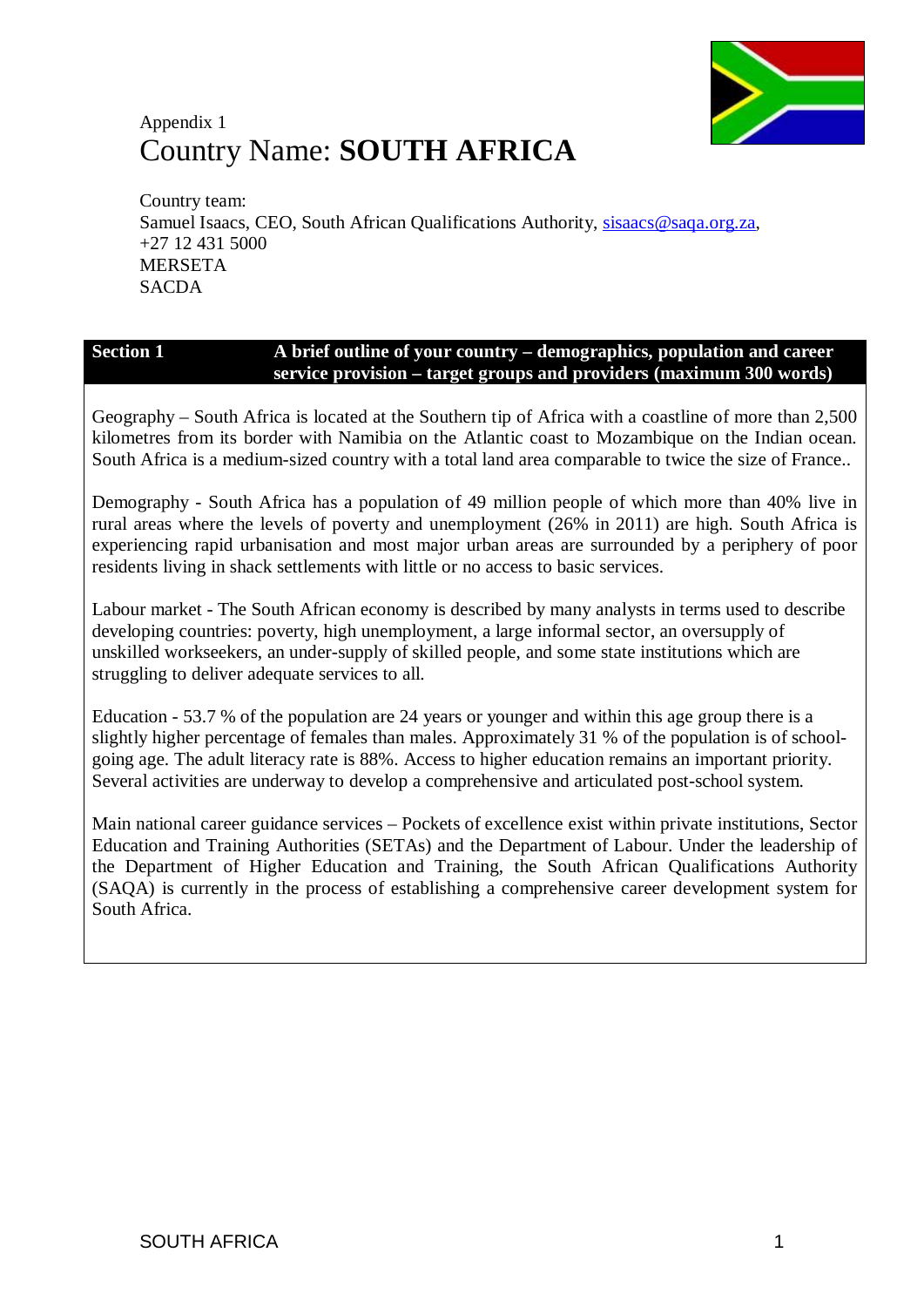| <b>Section 2</b> | Taking each of the four general symposium themes (see        |
|------------------|--------------------------------------------------------------|
|                  | below), describe the two greatest strengths and two greatest |
|                  | weaknesses relating to each theme in your country            |
|                  | (maximum 100 words for each strength and weakness;           |
|                  | therefore maximum 400 words per theme and maximum            |
|                  | 1,600 words in this section).                                |
|                  |                                                              |

### **Theme 1: Political, economic and social changes and the changing role of career guidance and career guidance policies**

| Strength 1                                  | Weakness 1                                   |
|---------------------------------------------|----------------------------------------------|
| There is significant consensus between      | There is currently no comprehensive and      |
| South African stakeholders that             | independent careers information that is      |
| comprehensive, coherent, impartial,         | accessible to all South Africans. There is   |
| accurate, up-to-date, searchable            | also a risk that the career guidance model   |
| information about work and study paths      | being implemented will become overly         |
| linked to self-assessment and decision-     | focused on information dissemination.        |
| making support is vital and should be free  |                                              |
| and government-funded. The model of         |                                              |
| career guidance being implemented is        |                                              |
| based on a collectivist sociological        |                                              |
| approach (as opposed to a more              |                                              |
| individualistic psychological approach).    |                                              |
|                                             |                                              |
| Strength 2                                  | <b>Weakness 2</b>                            |
| Initial work towards the establishment of   | Funding is limited to the first three years. |
| a national career guidance centre has       | The sustainability of the centre and         |
| taken place. The initiative has the support | further development is not finalised at      |
| of the national Department of Higher        | this stage.                                  |
| Education and Training, is being funded     |                                              |
| through the National Skills Fund and is     |                                              |
| being overseen by the South African         |                                              |
| Qualifications Authority. The intention is  |                                              |
| to serve the country as a whole through a   |                                              |
| multi-channel approach that includes a      |                                              |
| Career Advice Helpline staffed by career    |                                              |
| advisors (email, telephone/cellphone,       |                                              |
| walk-in), a national radio campaign, a      |                                              |
| print media campaign via free               |                                              |
| newspapers, careers exhibitions and an      |                                              |
| interactive website that includes mobile    |                                              |
| access.                                     |                                              |
|                                             |                                              |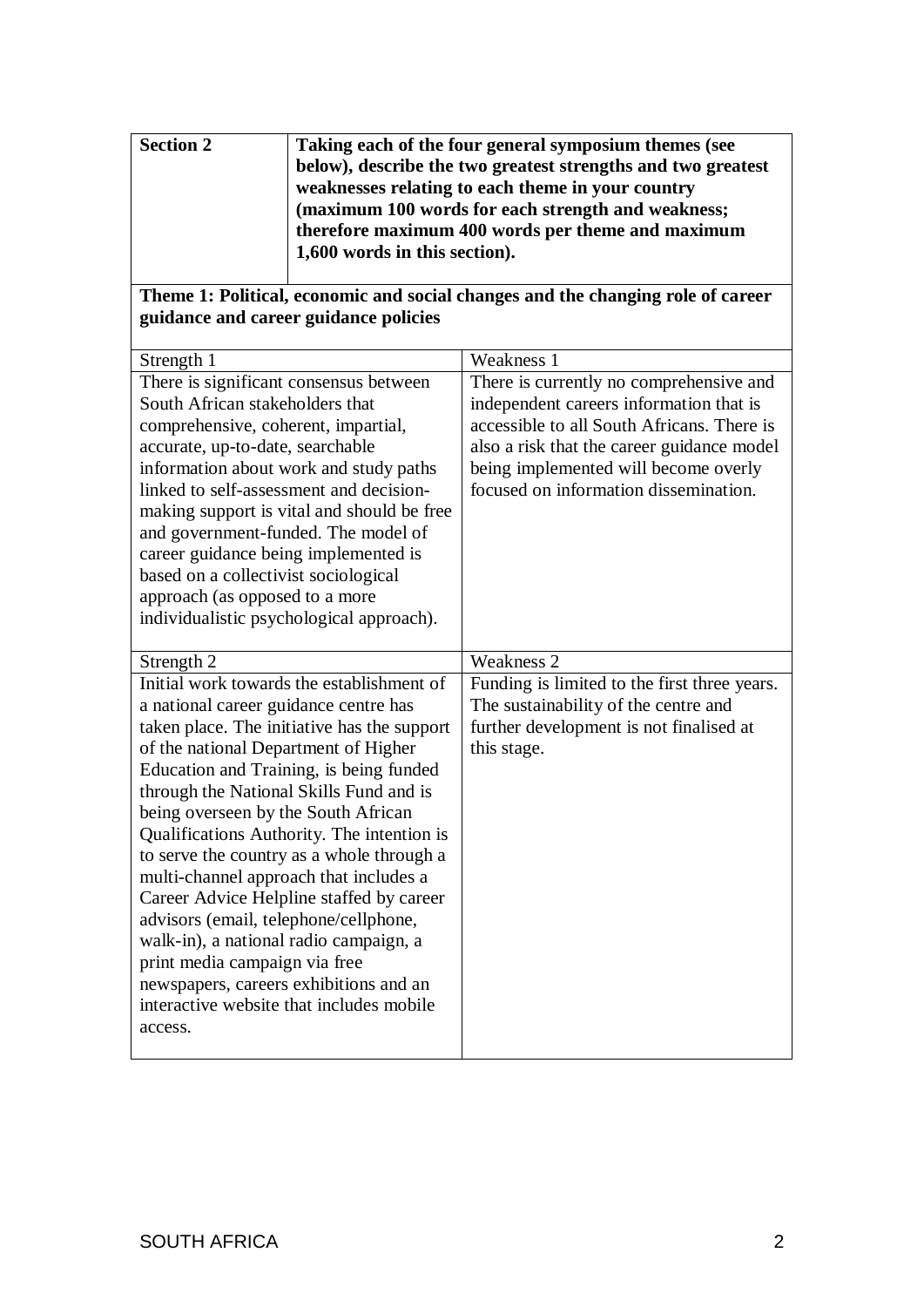### **Theme 2: Lifelong guidance policy as a part of integrated human resource development policies – challenges and opportunities**

| Strength 1                                                                                                                                                                                                                                                                                                                                                                                                                                                                                                                                                                                                                                                                                                                                                                                                                                                                | Weakness 1                                                                                                                                                                                                                                                                                               |
|---------------------------------------------------------------------------------------------------------------------------------------------------------------------------------------------------------------------------------------------------------------------------------------------------------------------------------------------------------------------------------------------------------------------------------------------------------------------------------------------------------------------------------------------------------------------------------------------------------------------------------------------------------------------------------------------------------------------------------------------------------------------------------------------------------------------------------------------------------------------------|----------------------------------------------------------------------------------------------------------------------------------------------------------------------------------------------------------------------------------------------------------------------------------------------------------|
| Over the last few years guidance has<br>become an integral part of the HRD<br>policies in South Africa. As an example<br>the National Skills Development Strategy<br>III now make explicit references to the<br>role of guidance: "This strategy<br>represents an explicit commitment to<br>encouraging the linking of skills<br>development to career paths, career<br>development and promoting sustainable<br>employment and in-work progression<br>Our entire skills development system<br>must dedicate the necessary resources to<br>support career and vocational guidance,<br>as this has proved to be a critical<br>component in successful skills<br>development initiatives world-wide. Both<br>the SETAs and the NSF respectively<br>must seek to build career guidance<br>initiatives in their sectors and generally as<br>a key component of the NSDS III." | The responsibility of career guidance is<br>shared amongst a range of role-players.<br>While<br>this<br>is<br>necessary,<br>it<br>poses<br>of<br>challenges<br>fragmentation<br>and<br>inconstant quality.                                                                                               |
| Strength 2                                                                                                                                                                                                                                                                                                                                                                                                                                                                                                                                                                                                                                                                                                                                                                                                                                                                | <b>Weakness 2</b>                                                                                                                                                                                                                                                                                        |
| The centrality of career guidance<br>in<br><b>HRD</b><br>national<br>policy provides<br>an<br>important opportunity to accelerate the<br>establishment of the national<br>career<br>guidance centre (currently in its infancy).<br>The association of the national career<br>guidance centre with the NQF and SAQA<br>and<br>signals<br>is<br>important<br>greater<br>and cohesion within<br>integration<br>the<br>education and training system.                                                                                                                                                                                                                                                                                                                                                                                                                         | The task at hand is enormous and the<br>funding and human resources required<br>are limited. Without substantial funding<br>(from the state fiscus or externally) the<br>project will not be able to grow at the<br>required rate to deliver to all, especially<br>the rural poor and the disadvantaged. |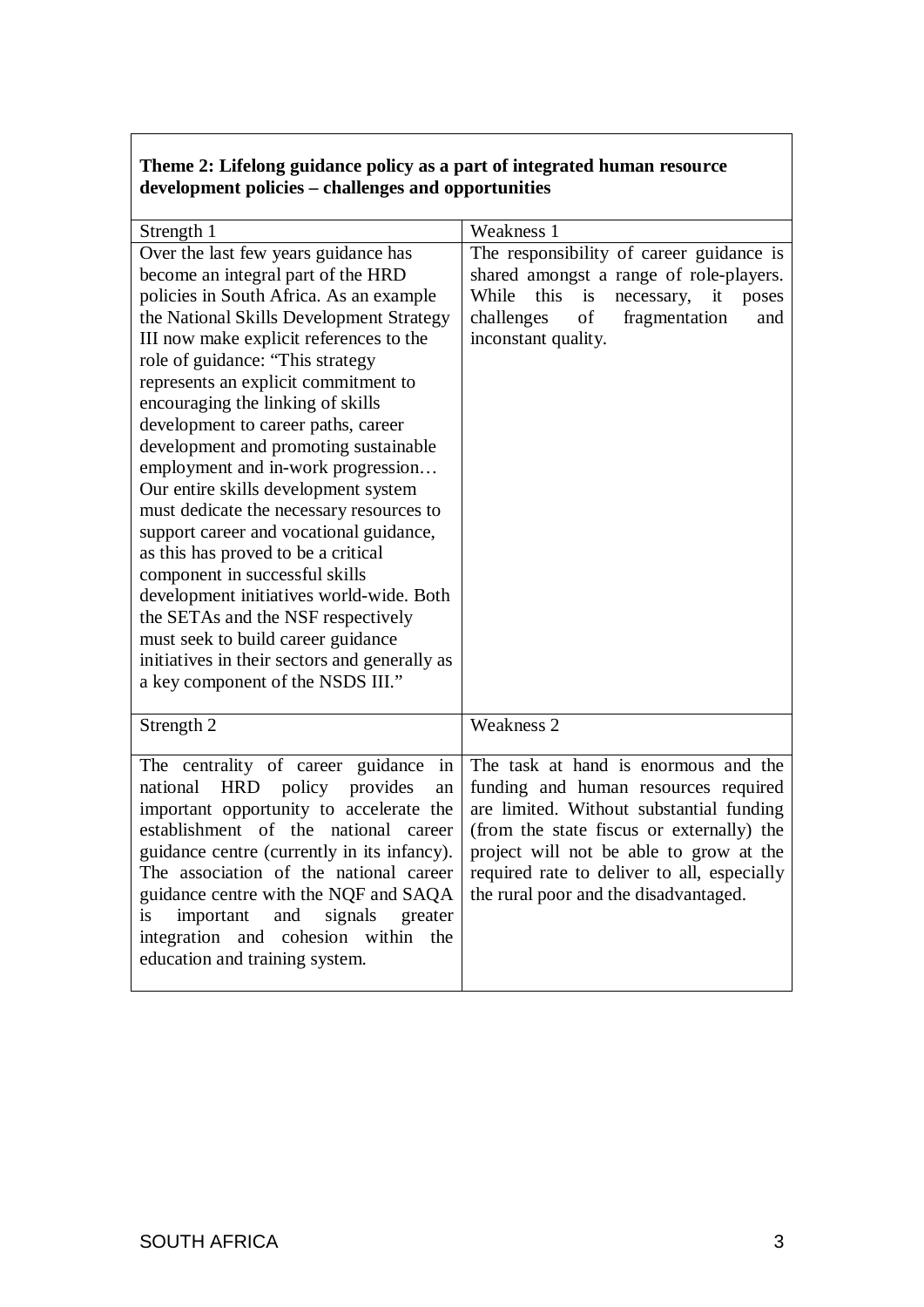#### **Theme 3: The changing world and the changing role of career guidance – skills and competencies for lifelong guidance practitioners**

| Strength 1                                                                                                                                                                                                                                                                                                                                                                                                                                | Weakness 1                                                                                                                                                                                                                                                                                                                                 |  |  |
|-------------------------------------------------------------------------------------------------------------------------------------------------------------------------------------------------------------------------------------------------------------------------------------------------------------------------------------------------------------------------------------------------------------------------------------------|--------------------------------------------------------------------------------------------------------------------------------------------------------------------------------------------------------------------------------------------------------------------------------------------------------------------------------------------|--|--|
| There is an awareness of the international<br>move towards a more qualitative<br>approach to career development and<br>guidance. As the South African national<br>service is still at an early stage, there is an<br>opportunity to ensure that guidance<br>practitioners are exposed to and trained<br>within the new paradigm that focuses on<br>an active client within a collaborative<br>relationship.                               | The challenges of setting up a new<br>system may result in a strong focus on<br>information dissemination. Practitioners<br>that operate in this mode may continue to<br>do so despite the intention to follow a<br>comprehensive<br>and<br>more<br>nuanced<br>approach.                                                                   |  |  |
| Strength 2                                                                                                                                                                                                                                                                                                                                                                                                                                | Weakness 2                                                                                                                                                                                                                                                                                                                                 |  |  |
| The establishment of a professional<br>association for<br>guidance<br>career<br>practitioners is an important development<br>(South African Career Development<br>Association). The opportunity for this<br>new association to apply to SAQA to be<br>recognised as a professional body also<br>offers several opportunities to influence<br>qualifications and<br>the<br>training<br>provisioning of career guidance in South<br>Africa. | The professional association is still new<br>initial challenges may<br>and<br>be<br>experienced. It will also be important to<br>ensure buy-in and support from the<br>broader sector.<br>The SAQA process is only being piloted<br>at the moment. Application to SAQA in<br>2012 may be premature as the system is<br>not yet stabilised. |  |  |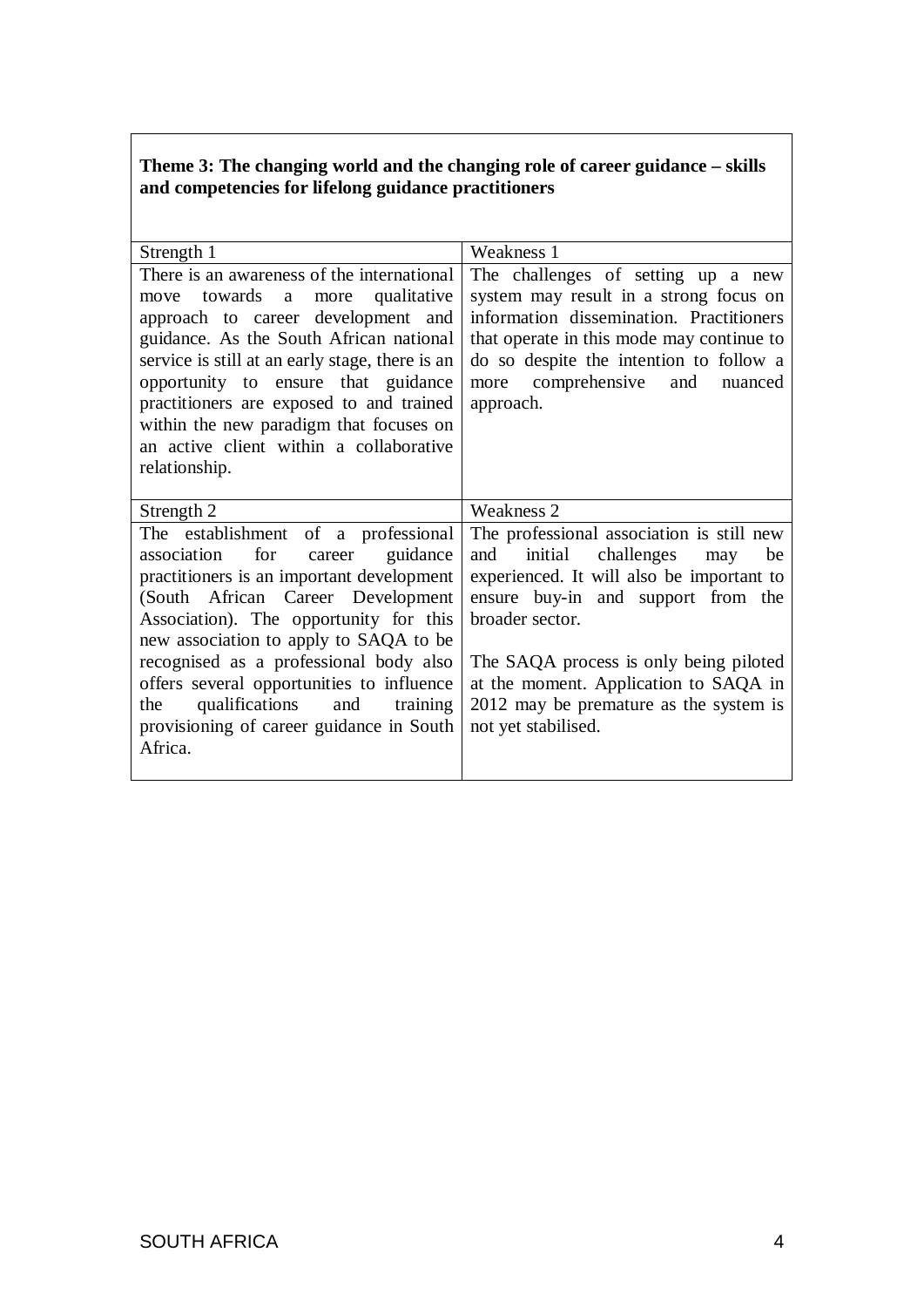## **Theme 4: Evidence-based practice; evidence-based policies**

| Strength 1                                                                                                                                                                                                                                                                                                                                                                                                                                                                                                                                                                                                                                                                                                                                                                                      | Weakness 1                                                                                                                                                     |
|-------------------------------------------------------------------------------------------------------------------------------------------------------------------------------------------------------------------------------------------------------------------------------------------------------------------------------------------------------------------------------------------------------------------------------------------------------------------------------------------------------------------------------------------------------------------------------------------------------------------------------------------------------------------------------------------------------------------------------------------------------------------------------------------------|----------------------------------------------------------------------------------------------------------------------------------------------------------------|
| Initial attempts at gathering data have<br>been successful and continue to be<br>improved. E.g. aggregating the data<br>collected between<br>2009<br>and<br>2011<br>according to these categories shows that<br>81.2% of calls received were mainly for<br>information on the education and training<br>system, SAQA and the NQF. 17.9% of<br>calls within the period can be categorised<br>as specifically for career guidance and<br>development:<br>general information on the education<br>and training system: 2,535<br>calls<br>$(14.3\%)$<br>information specific to SAQA: 4,496<br>$\bullet$<br>calls (25.4%)<br>information specific to the NQF and<br>$\bullet$<br>quality assurance: $7,346$ calls $(41.5\%)$<br>counselling:<br>career<br>3,172<br>calls<br>$\bullet$<br>$(17.9\%)$ | Paucity of data remains a serious<br>weakness in the system. Systems need to<br>be developed to ensure that data quality is<br>improved.                       |
| Strength 2                                                                                                                                                                                                                                                                                                                                                                                                                                                                                                                                                                                                                                                                                                                                                                                      | Weakness 2                                                                                                                                                     |
| The National Learners' Records Database<br>(NLRD) is a national information system<br>overseen by SAQA since 1998. The<br>NLRD, as a relational database, has huge<br>potential to inform policy development in<br>that it contains information on most<br>aspects of the education and training<br>system. From 2012 it will also contain<br>information of professional designations.                                                                                                                                                                                                                                                                                                                                                                                                         | The potential of the NLRD is not<br>sufficiently acknowledged and as a result,<br>it does not impact enough on the national<br>policy development environment. |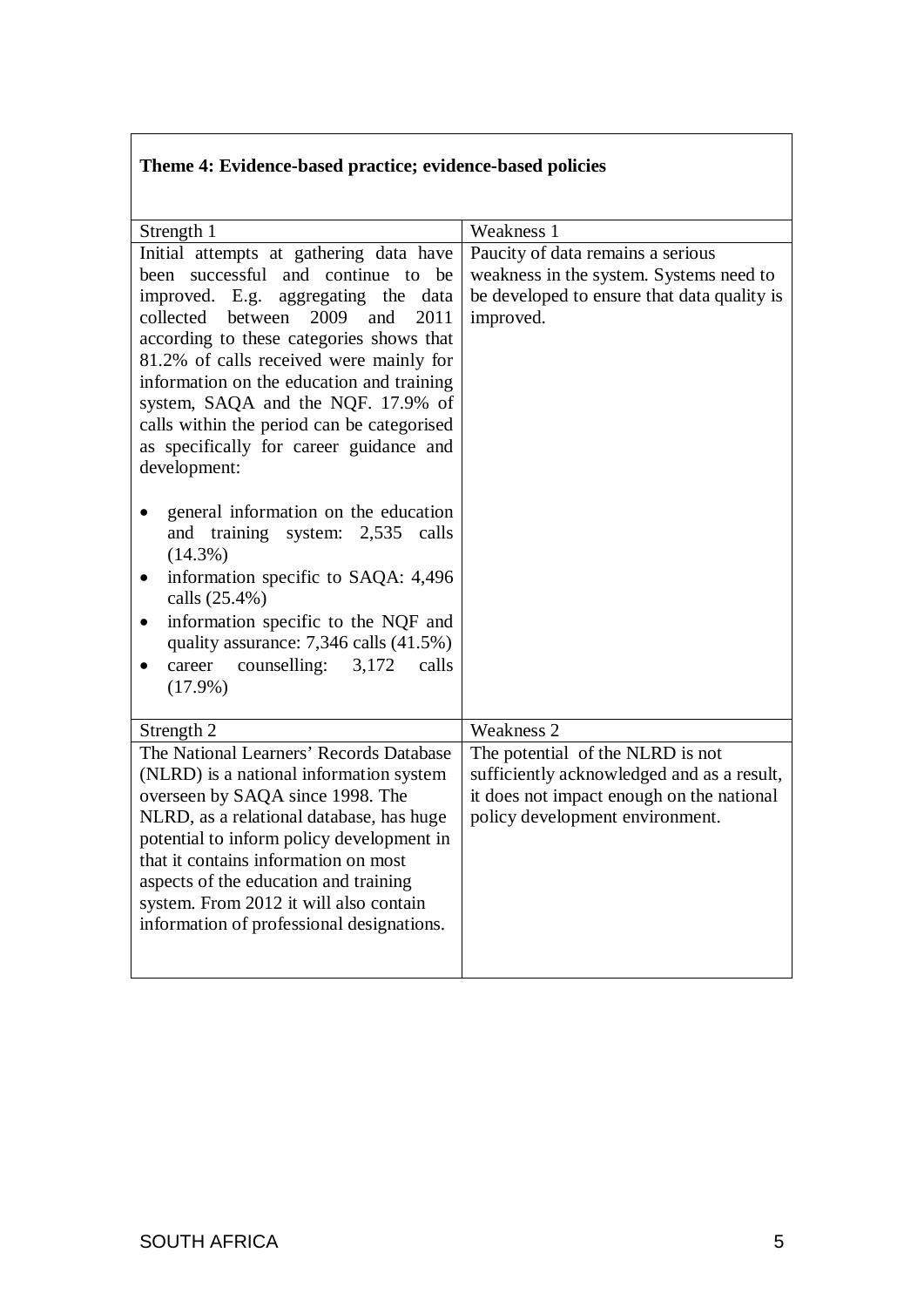| <b>Section 3</b>                                                                                                                   | Looking at the themes, prioritise them according to the most<br>important ones for your country team to explore further and learn<br>about at the symposium.<br>$(1 = most important – 4 = least important)$ |       |                     |                               |                        |
|------------------------------------------------------------------------------------------------------------------------------------|--------------------------------------------------------------------------------------------------------------------------------------------------------------------------------------------------------------|-------|---------------------|-------------------------------|------------------------|
| Political, economic and social<br>changes and the changing role of<br>career guidance and career guidance<br>policies              |                                                                                                                                                                                                              |       | $1 \quad 2 \quad 3$ | Priority                      |                        |
|                                                                                                                                    | Lifelong guidance policy as a part of<br>integrated human resource<br>development policies – challenges<br>and opportunities                                                                                 |       |                     | Priority<br>$1\quad 2\quad 3$ | $\overline{4}$         |
| The changing world and the changing<br>role of career guidance – skills and<br>competencies for lifelong guidance<br>practitioners |                                                                                                                                                                                                              |       |                     | Priority<br>$2 \quad 3$       | $\boldsymbol{\Lambda}$ |
|                                                                                                                                    | Evidence-based practice; evidence-<br>based policies                                                                                                                                                         | $1 -$ | $2^{\circ}$         | Priority                      |                        |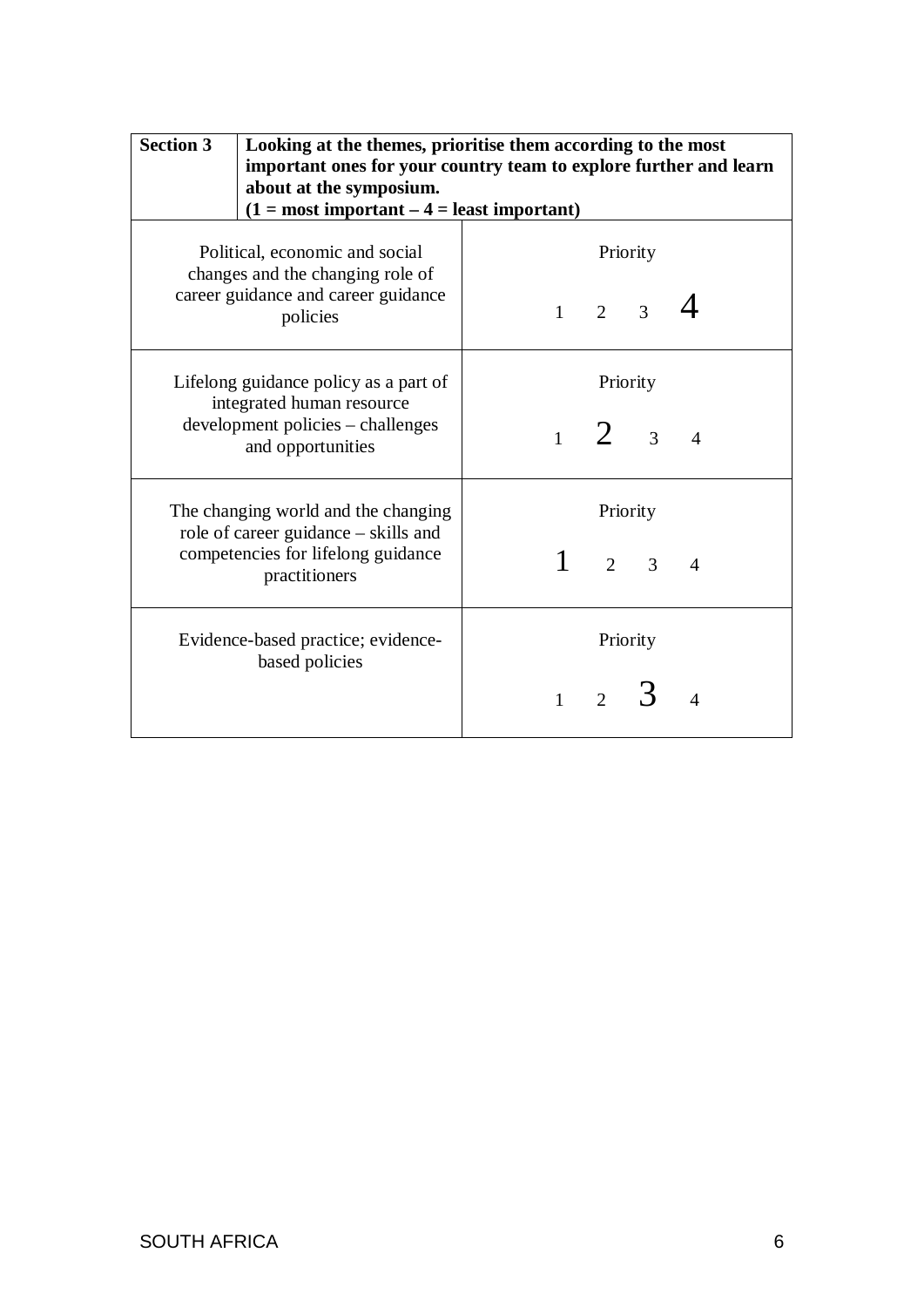**Section 4 Thinking about the themes, describe up to three high-level key public policy and/or practice initiatives currently being advanced or considered in your country (write no more than 100 words on each). If it is possible, please say to which of the themes each initiative is most closely linked.** 

High-level key public policy/practice initiative 1

**Establishment of a national career guidance service (the NQF and Career Advice Centre)**

Linked most closely to Theme …

**Political, economic and social changes and the changing role of career guidance and career guidance policies**

High-level key public policy/practice initiative 2

**Establishment of a professional association for career guidance practitioners** 

Linked most closely to Theme …

**The changing world and the changing role of career guidance – skills and competencies for lifelong guidance practitioners**

High-level key public policy/practice initiative 3

**Guidance as an integral part of the National Skills Development Strategy III**

Linked most closely to Theme …

**Lifelong guidance policy as a part of integrated human resource development policies – challenges and opportunities**